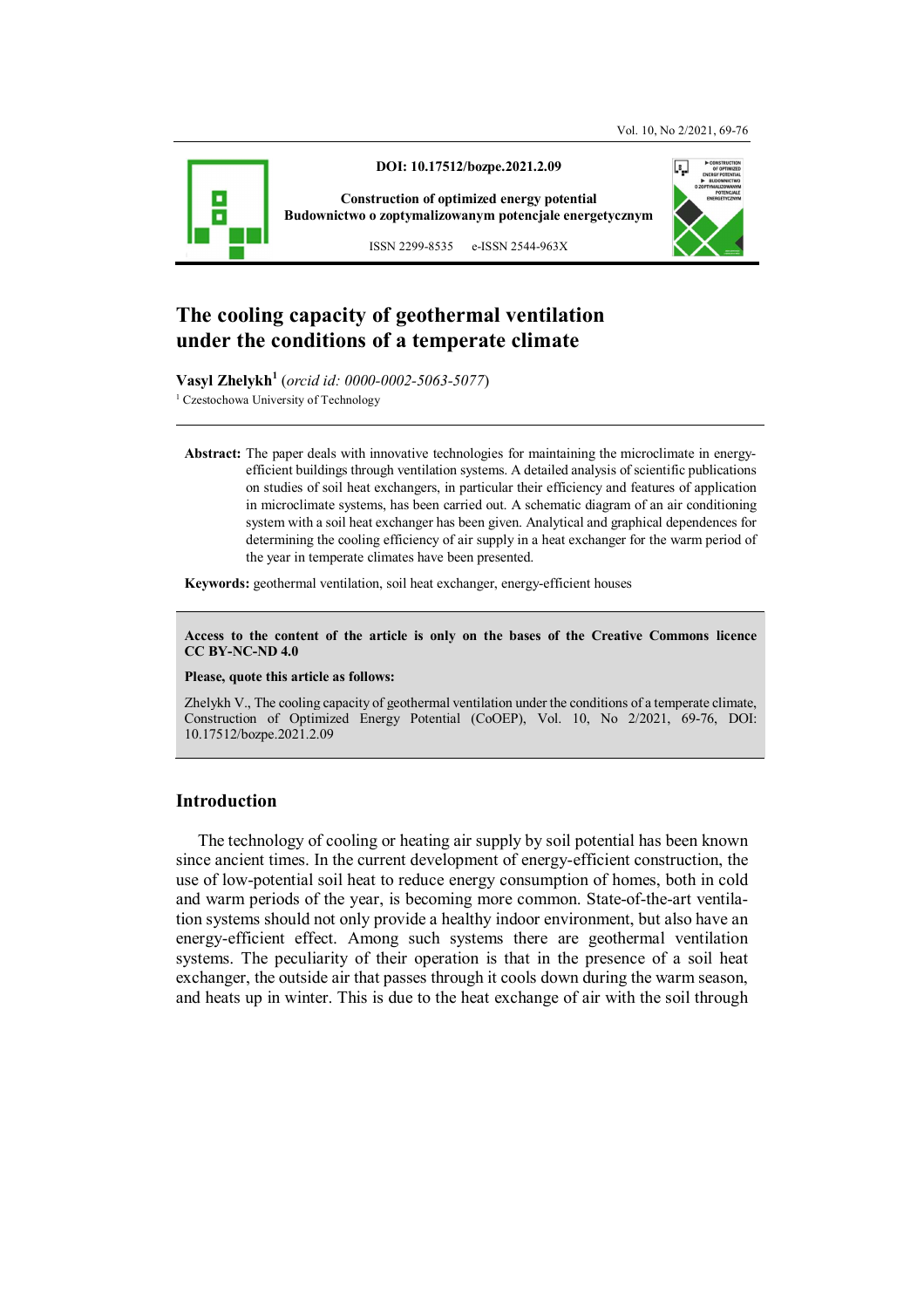the wall of the heat exchanger, as the soil temperature stays constant at a certain depth during the year.

Analysis of scientific publications has shown that to understand the phenomena that take place in soil heat exchangers, special attention is paid to heat exchange processes. Thus, in particular, paper (Schasnyj & Smirnova, 2012) deals with the issues of development and prospects of applying heat pumps as the heat supply for buildings. Such energy-efficient systems are becoming increasingly popular in energy-efficient construction (Beniaidze  $&$  Kharaborska, 2018). They are becoming the subject of scientific research in order to improve and increase energy-efficiency. Thus, papers (Basok & Novitska, 2017; Basok et al., 2013; Dolinsky, 2013) consider the issues of developing conceptual foundations, projects, and techniques, which were tested on a full-scale model of a passive house. The schematic solutions for the heat supply of such a house using soil heat exchangers have been presented, as well as the results of numerical modelling of the heat exchange process for the proposed design of a "soil-to-air" heat exchanger. It has been established that such a system can heat the outside air by 2 to 8 degrees. Unfortunately, these studies contain no data to assess the efficiency of the heat exchanger during the warm period of the year.

The results of experimental studies to determine the temperature of the soil thickness and the air flow in the soil heat exchanger have been presented in paper (Sikora, 2010). The research was conducted throughout the year and was based on data from the weather station in Bielsko-Biala Aleksandrowice. Graphical dependences of temperature change over time have been presented.

Works (Dolgih & Kovyazin, 2016; Dolgih et al., 2014; Dolgikh, 2013) present the results of scientific studies of the performance indicators of a vertical soil heat exchanger on an experimental installation that was installed in the premises of a rabbit farm. The experiments were conducted during the warm season for loamy soil with a humidity of 7.4% and a density of 1800 kg/m<sup>3</sup>. It has been found that the thermal efficiency of the soil heat exchanger is significantly influenced by the air temperature at the inlet to the heat exchanger. An increase in the soil temperature around the heat exchanger was observed during the experiment.

Many of the studies are devoted to researching the operation of heat supply systems for houses with soil heat exchangers that work together with heat pumps. In particular, paper (Kurpaska et al., 2006) presents the dependences for determining the main parameters of a heat exchanger, taking into account its depth of laying and length and heating efficiency of the heat pump. It has been noted that the amount of useful heat that can be obtained from the soil depends on the soil temperature, humidity and depth of the heat exchanger. For a heat supply system with heat pumps and soil heat exchangers of the "liquid-air" variety, the dependences of the COP coefficient change on the variable factors have been established, namely, the heating efficiency of the pump and the operating time of the system (Latała, 2011; Bezrodnyi & Oslovsky, 2018). Special attention was paid to the fact that a significant relationship between the COP coefficient and the temperature inside the object was not confirmed.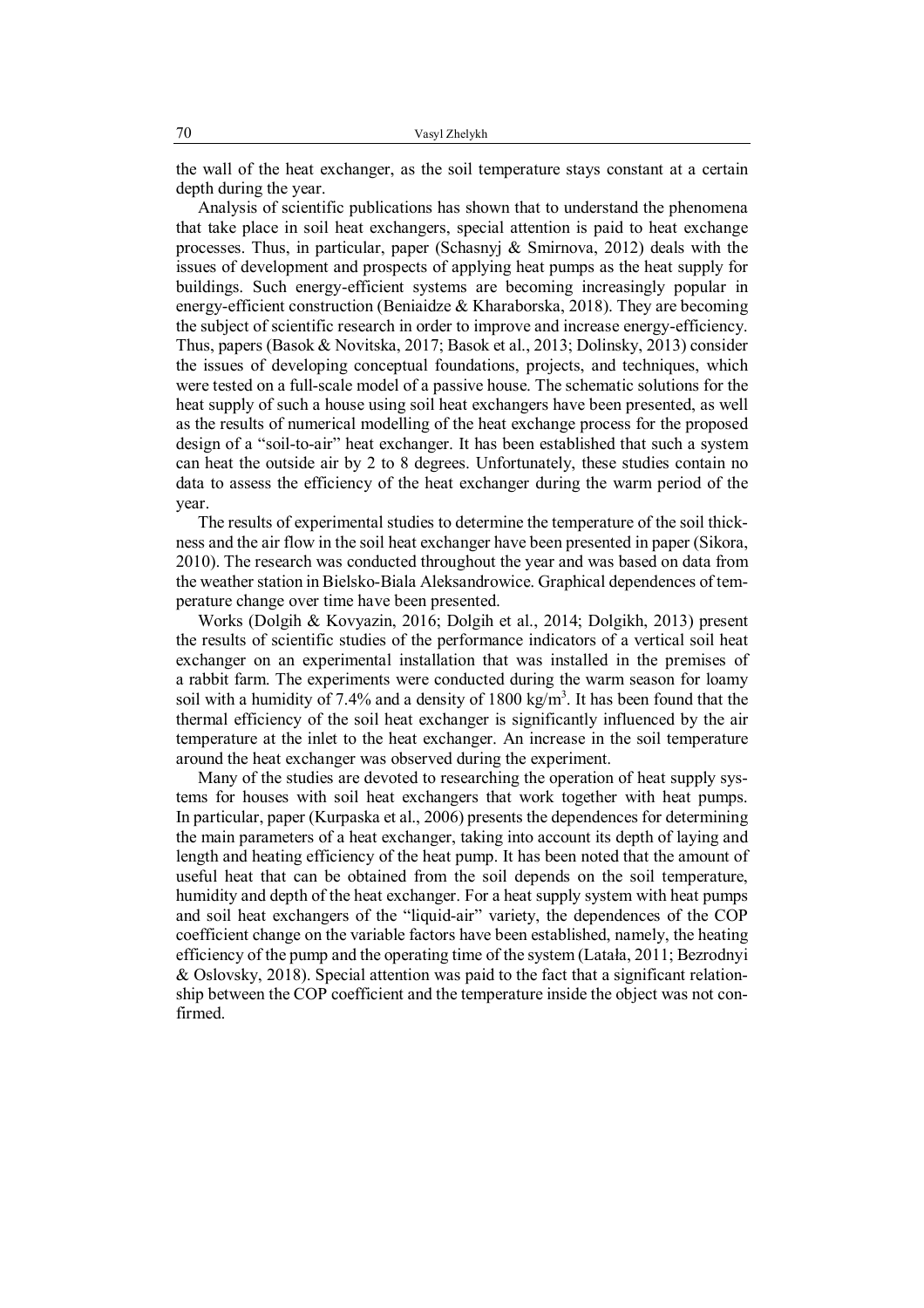There are scientific works that present the characteristic features of the soil heat exchanger operation in a solar system (Vysochin & Gromova, 2013). The studies dealt with non-stationary heat exchange in a seasonal heat accumulator of a solar system with the soil heat exchanger. It has been noted that it is possible to increase the efficiency of the heat exchanger when working with the internal circulation of the coolant in the absence of insolation.

Currently, scientific research of soil heat exchangers remains important and relevant, as one of the main elements of energy-efficient house systems and such systems that use low-potential soil heat. The studies of such systems in the warm season, when the need for cold supply increases significantly, are of particular interest. This work is a continuation of previous studies of the efficiency of using soil heat exchangers (Zhelykh et al., 2015; Zhelykh et al., 2018a; Zhelykh et al., 2018b; Zhelykh, 2019). A schematic diagram of the geothermal ventilation system is shown in Figure 1.



**Fig. 1.** General view of the geothermal ventilation system for a single-family house (https://rodovid.me/energy/zakopannaya-v-zemlyu-truba-pozvolyaet-ekonomit-na-obogreve-iohlazhdenii-doma.html)

The application of this principle of ventilation of energy-efficient homes is quite effective.

# **1. Purpose and scope of research**

The purpose of these studies was to establish the level of cooling of the outdoor air during its movement through the pipelines of the soil heat exchanger. In the warm period of the year, the soil temperature is significantly lower than the ambient air temperature and depends on the thermophysical characteristics of the soil, in particular, the thermal conductivity. However, a characteristic feature is that at a certain depth, the soil temperature is constant throughout the year. At a depth below soil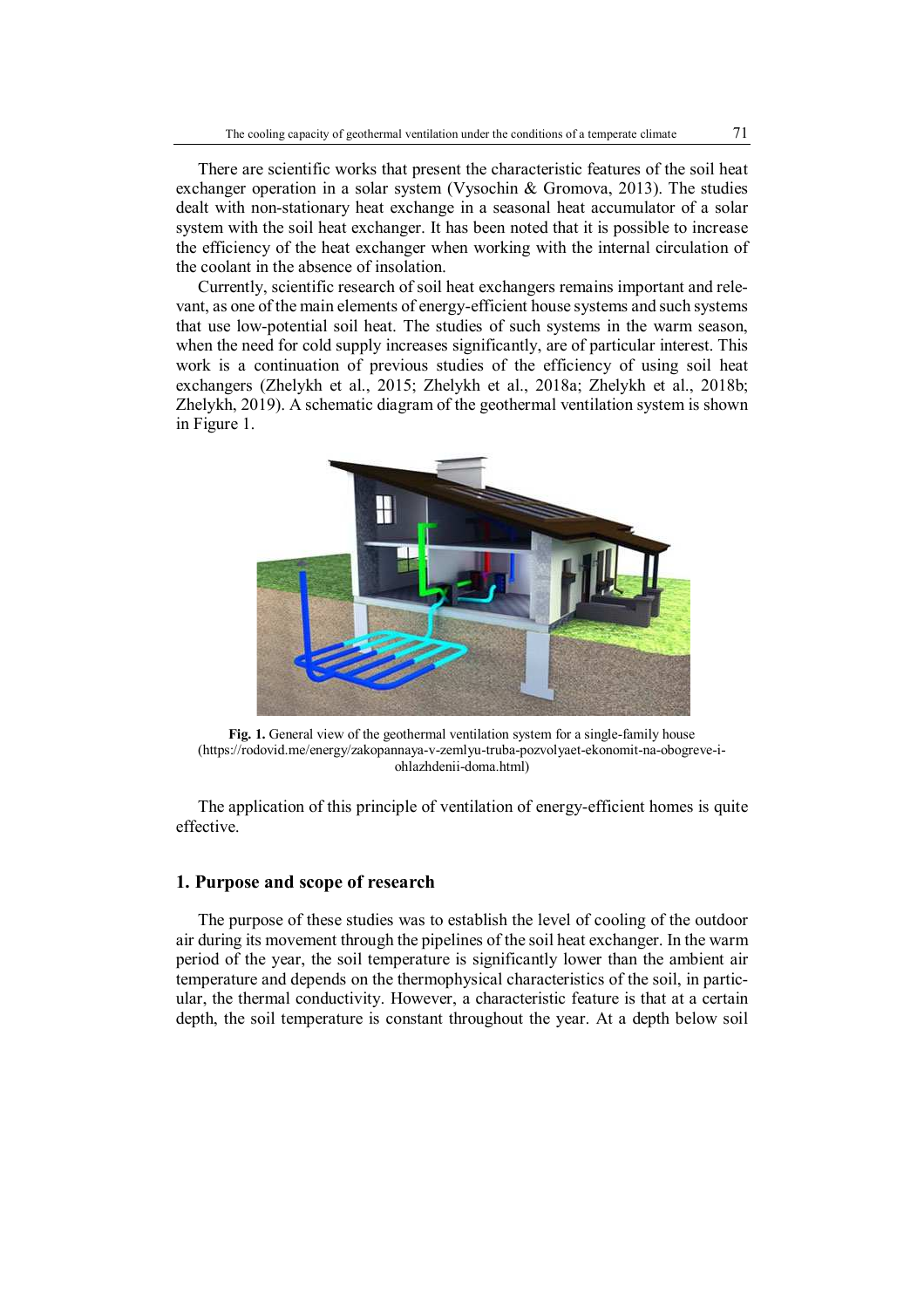freezing, and for regions with temperate climates (Poland, Ukraine) it is 1-1.5 m. The temperature may be equal to the average annual ambient air temperature. Thus, for example, at a depth of 1.5 to 4.0 m, in summer, the soil temperature ranges from 10 to 12℃. When using soil heat exchangers, the air supply can be sufficiently cooled. The efficiency of the system itself will depend on how large the temperature difference is between the outside air and the soil. Therefore, in the off-season, i.e. in spring and autumn, it is not advisable to use the soil heat exchanger. In order to better transfer heat from the air to the soil, heat exchangers are usually made of polyvinyl chloride (PVC) or polypropylene pipes, which have a higher coefficient of thermal conductivity. In addition, the pipes of the soil heat exchanger have a special coating that prevents the reproduction of micro-organisms. The recommended length of pipelines is 35 to 50 m. The longer the pipeline, the more efficient the heat exchange, however, the aerodynamic drag increases. During the warm season, there is a risk of condensation. Therefore, it is important to lay the pipelines at an inclination of 2% with drainage at the bottom of the slope.



**Fig. 2.** Schematic of a ventilation system with a horizontal soil-to-air heat (Zhelykh, et al., 2015)

During the operation of the above ventilation system with the soil heat exchanger (Fig. 2) in the warm period of the year, the efficiency of supply air cooling has been evaluated. The heat that remains in the soil can be determined by:

$$
Q = 0.278 L \times c_p \times \rho \times \Delta t,\tag{1}
$$

where:

 $Q -$  the amount of heat remaining in the soil, W,

*L* – air supply flow rate,  $m^3/s$ ,

 $c_p$  – heat capacity of air,  $J/(kg \times K)$ , determined from the dependence:

$$
c_p = 1003 + 0.027t,\t\t(2)
$$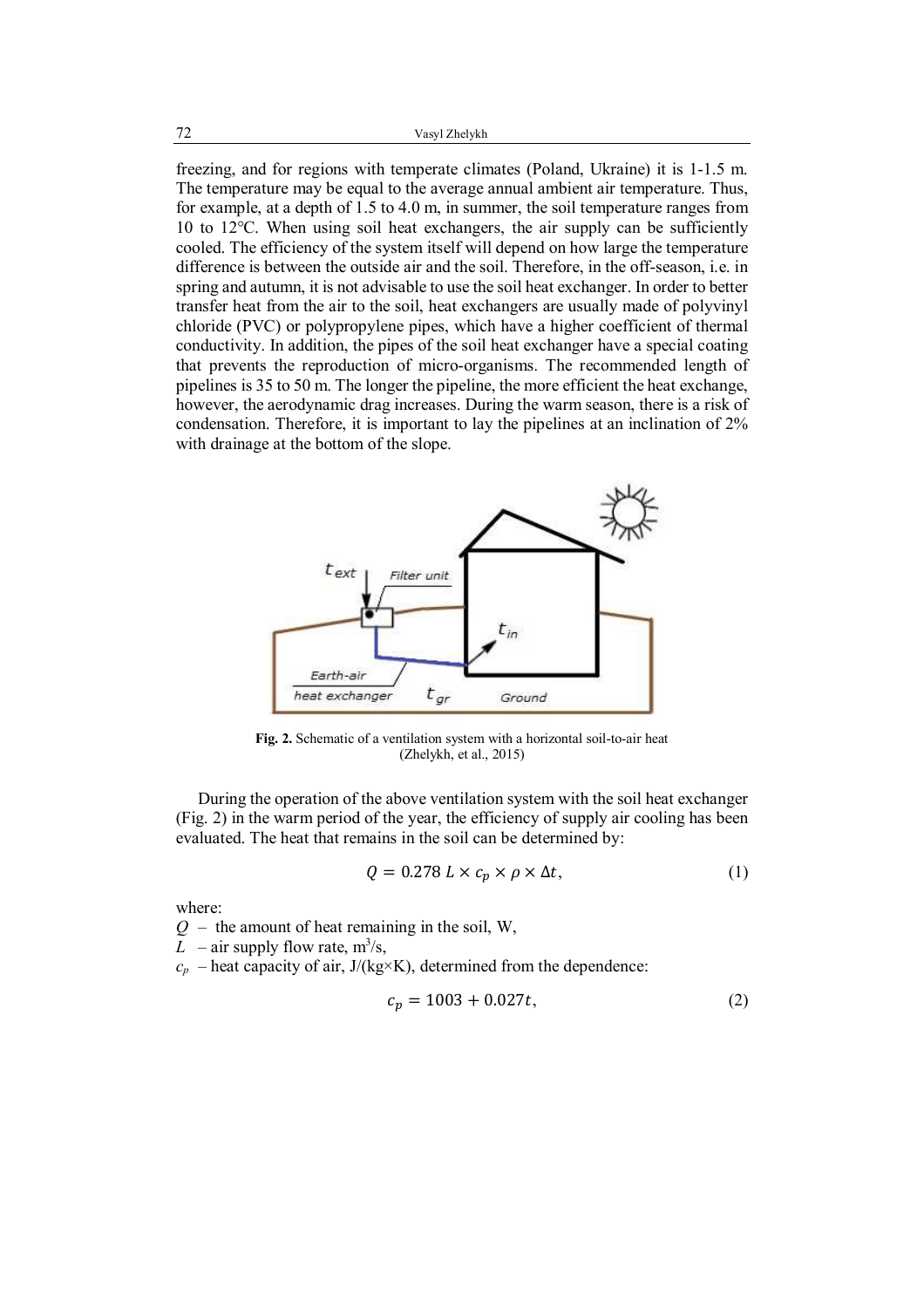where:

 $t$  – air temperature,  $\degree$ C,

 $\rho$  – air density, kg/m<sup>3</sup>, to estimate the thermal potential of the soil, air density can be assumed to be  $p = 1.2 \text{ kg/m}^3$ ,

 $\Delta t$  – temperature difference, or increase in air temperature in the soil heat exchanger, ℃:

$$
\Delta t = t_{ext} - t_{in},\tag{3}
$$

where:

*text* – outdoor temperature, ℃,

 $t_{in}$  – air supply temperature,  $\degree$ C.

The amount of heat that will be utilized by the soil during the warm period of the year *Qcool* (kWh) can be determined from the dependence:

$$
Q_{cool} = N \times n \times Q, \tag{4}
$$

where:

*N* – period of heat extraction by soil,  $N = 80$  days,

*n* – time of heat extraction by soil,  $n = 24$  h.

Thus, when using geothermal ventilation, it is possible to significantly reduce energy consumption for cooling the air supply in the soil heat exchanger. In general, we can write the equation (2) as follows:

$$
Q_{cool} = 0.278N \times n \times L \times c_p \times (t_{ext} - t_{in}),
$$
\n(5)

This dependence allows the estimation and analysis of the annual energy potential of the soil depending on the climatic conditions of operation of the geothermal ventilation system.

# **2. Research results**

As a result of the analytical studies, we have obtained graphical dependences, which allow the estimation of the amount of heat that remains in the soil during the year for the operating conditions of geothermal ventilation systems in the warm period of the year (Fig. 3). The normalized flow rates of air supply in the pipelines of the geothermal heat exchanger were taken into account, in particular the speed was in the range of  $v = 2-5$  m/s. In addition, the main technical characteristics for the studies were similar to the initial data in the studies conducted during the cold period of the year (Zhelykh, 2019), the diameter of the soil heat exchanger was 250 mm and only its horizontal section, which was sunk into the ground, was taken into account; the length of the heat exchanger *l* was equal to 150 m. The outdoor temperature was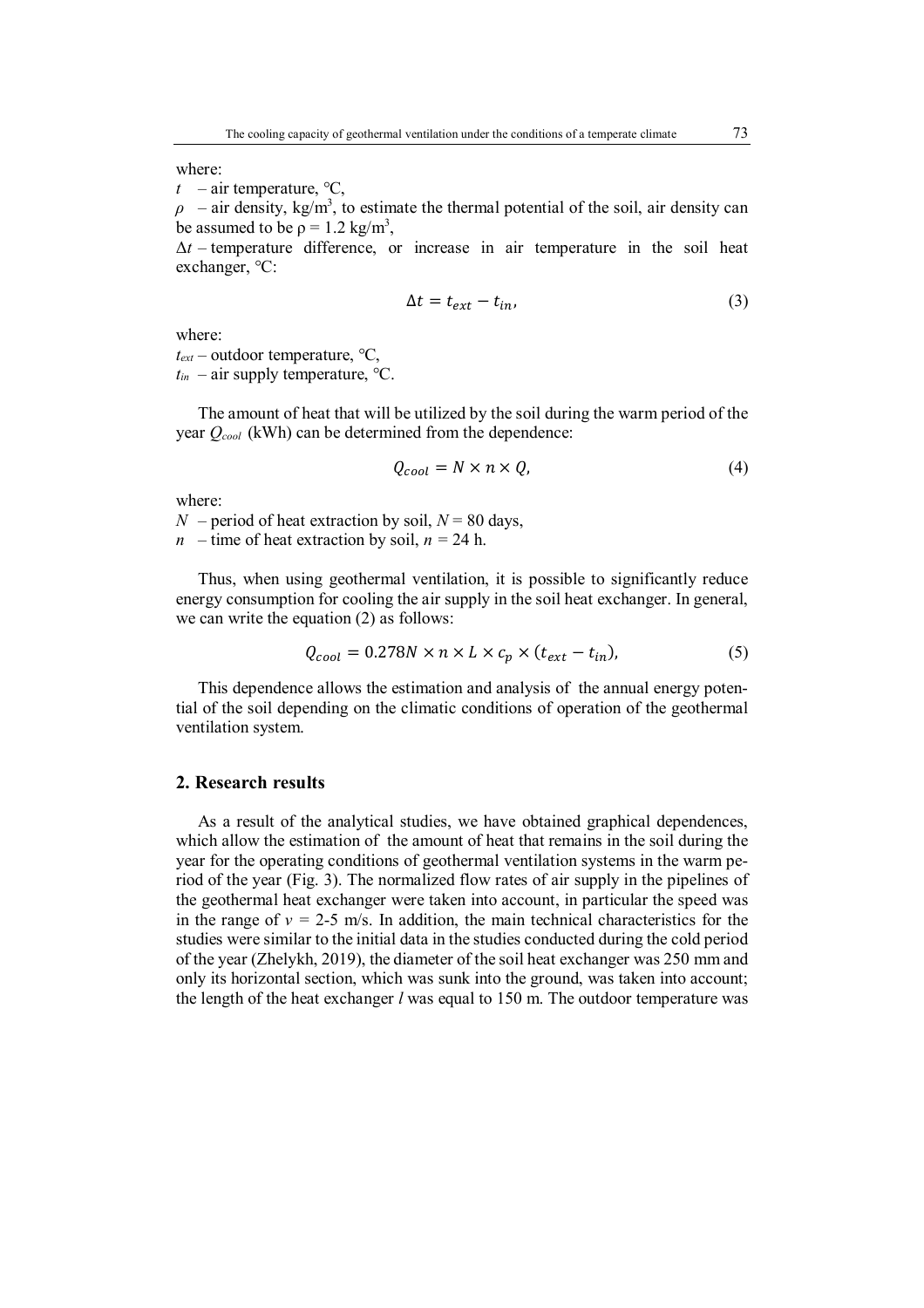in the range of *tout* = 20-30°С, while the soil temperature was taken for temperate climates in the warm period of the year *tsoil* = 5-15°С.



**Fig. 3.** Dependence of the amount of heat utilized by the soil *Qcool*, Wh, in the warm period of the year on an increase in temperature Δ*t*, ℃, at different air speeds in the heat exchanger (*own research*)

In addition, for the above operating conditions, the results were obtained in the form of a graphical dependence of the air supply temperature on outdoor temperature conditions (Fig. 4). The figure shows that in the warm period of the year, it is possible to effectively use the thermal potential of the soil as an additional source of cooling of the outdoor air.



**Fig. 4.** Dependence of the air supply temperature *tin*, ℃, on the soil temperature *tgr*, ℃, and outdoor air *text*, ℃, for the warm period of the year (*own research*)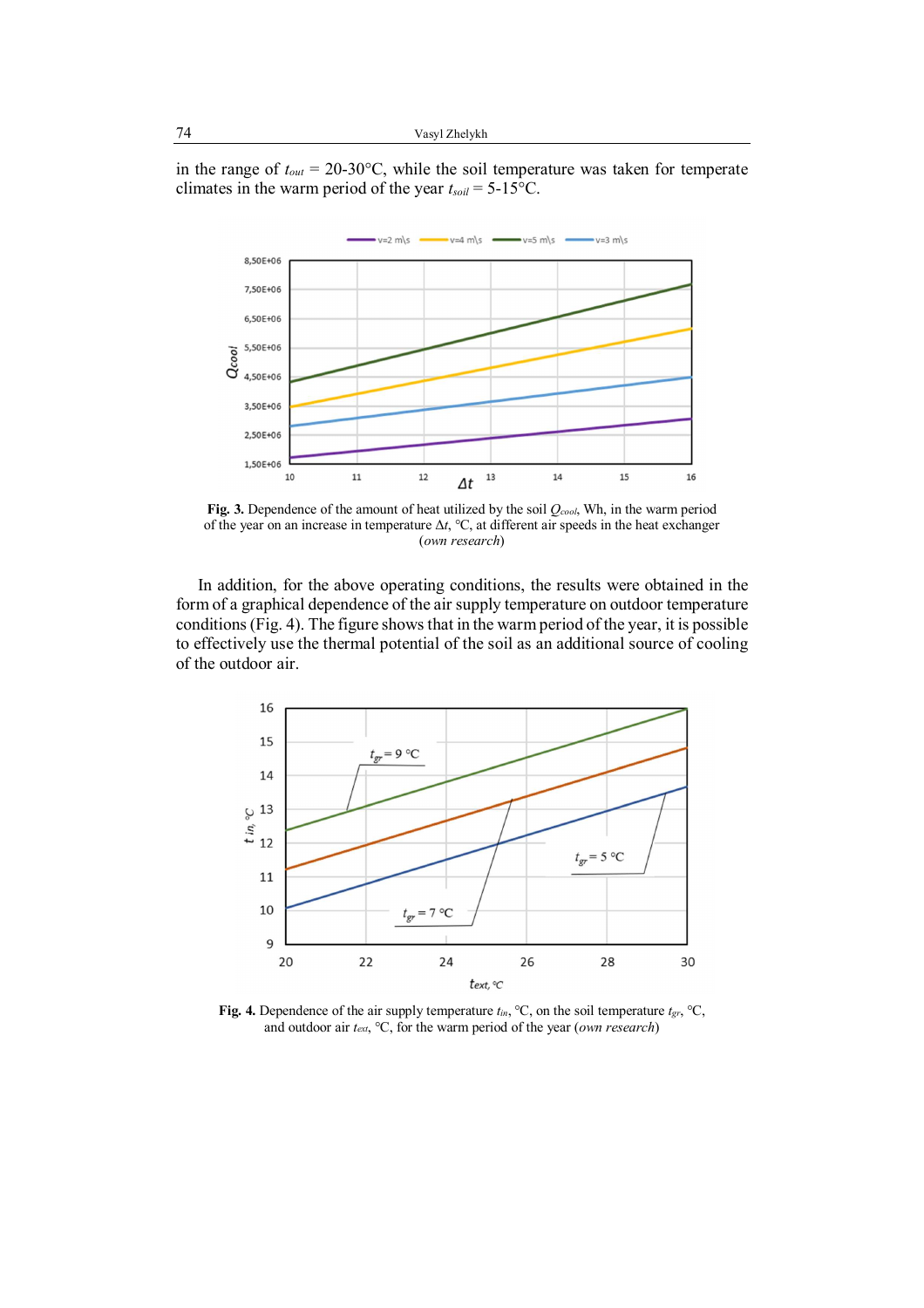### **Conclusions**

As a result of the conducted studies, based on the presented technique for determining energy potential of the soil in the warm period of the year for effective performance of geothermal ventilation, we have obtained graphical dependences of the temperature of pre-cooled air supply. In addition, in the range of outdoor air temperatures of  $t_{out} = 20{\text -}30^{\circ}\text{C}$  for the warm season, we have managed to determine the amount of energy that was saved on cooling the air supply during the operation of the geothermal ventilation system. This value can average 5000 kWh during the warm period of the year. As a rule, this amount of energy is not enough to maintain the required temperature parameters, so the microclimate system should provide an additional method of cooling the air supply.

It should be noted that such technical solutions with the use of soil heat exchangers of geothermal ventilation significantly saves money when used to maintain the microclimate of the premises both during cold and warm seasons.

### **References**

Basok, B.I. & Novitska, M.P. (2017) *Thermophysical modeling of an air-soil heat exchanger for a thermal curtain of facade walls of an experimental energy-efficient building*. Industrial Heat Engineering, 39, 1, 49-52.

Basok, B., Nedbaylo, O., Tkachenko, M., Bozhko, I. & Novitska, M. (2013) *Schematic solutions for equipping an energy-efficient house with a heat supply system*. Industrial Heat Engineering, 35, 1, 42-48.

Beniaidze, L. & Kharaborska, Yu. (2018) *Development of energy-efficient residential construction of the middle floor*. Modern problems of architecture and urban planning: scientific-technical. zb. Kyiv. Nat. University of Construction and Architect, resp. ed. MM Demin, Kyiv, KNUBA, 50, 394-402.

Bezrodnyi, M.K. & Oslovsky, S.O. (2018) *Energy efficiency of heat pump-recuperator system of water heating and ventilation with the use of soil heat and ventilation emissions*, Energy: Economics, Technologies, Ecology: Scientific Journal, 3(53), 95-103.

Dolgih, D. & Kovyazin, O. (2016) *Methodology of experimental research of the work of the air-soil heat exchanger*. Conference Organizing Committee: V.V. Adamchuk, 49.

Dolgih**,** D., Kovyazin**,** O. & Rensevych, Y. (2014) *Comparison of results of theoretical and experimental researches of work of the air ground heat exchanger*. Mechanization and Electrification of Agriculture, 99(2)**,** 245-253.

Dolgikh, D., Kovyazin, O. & Rensevich, E. (2013) *Results of experimental researches of work of the air ground heat exchanger*. Design, Production and Operation of Agricultural Machines, 43(1), 263-267.

Dolinsky, A.A. (2013) *Conceptual bases of experimental creation zero energy type houses*, А.А. Dolinsky, B.I. Basok, O.M. Nedbaylo, T.G. Belyaeva, M.A. Hibina, M.V. Tkachenko, M.P. Novitskaya, Building constructions: Interdepartmental scientific and technical collection of scientific works (construction), State Enterprise State Research Institute of Construction Structures of the Ministry of Regional Development, Construction and Housing of Ukraine, 77, Kiyv, 222-227.

https://rodovid.me/energy/zakopannaya-v-zemlyu-truba-pozvolyaet-ekonomit-na-obogreve-i-ohlazhdenii-doma.html

Kurpaska, S., Latała, H. & Rutkowski, K. (2006) *Analiza wydajności cieplnej gruntowego wymiennika ciepła w instalacji wykorzystującej pompę ciepła*, Inżynieria Rolnicza, 10, 11(86), 51-259.